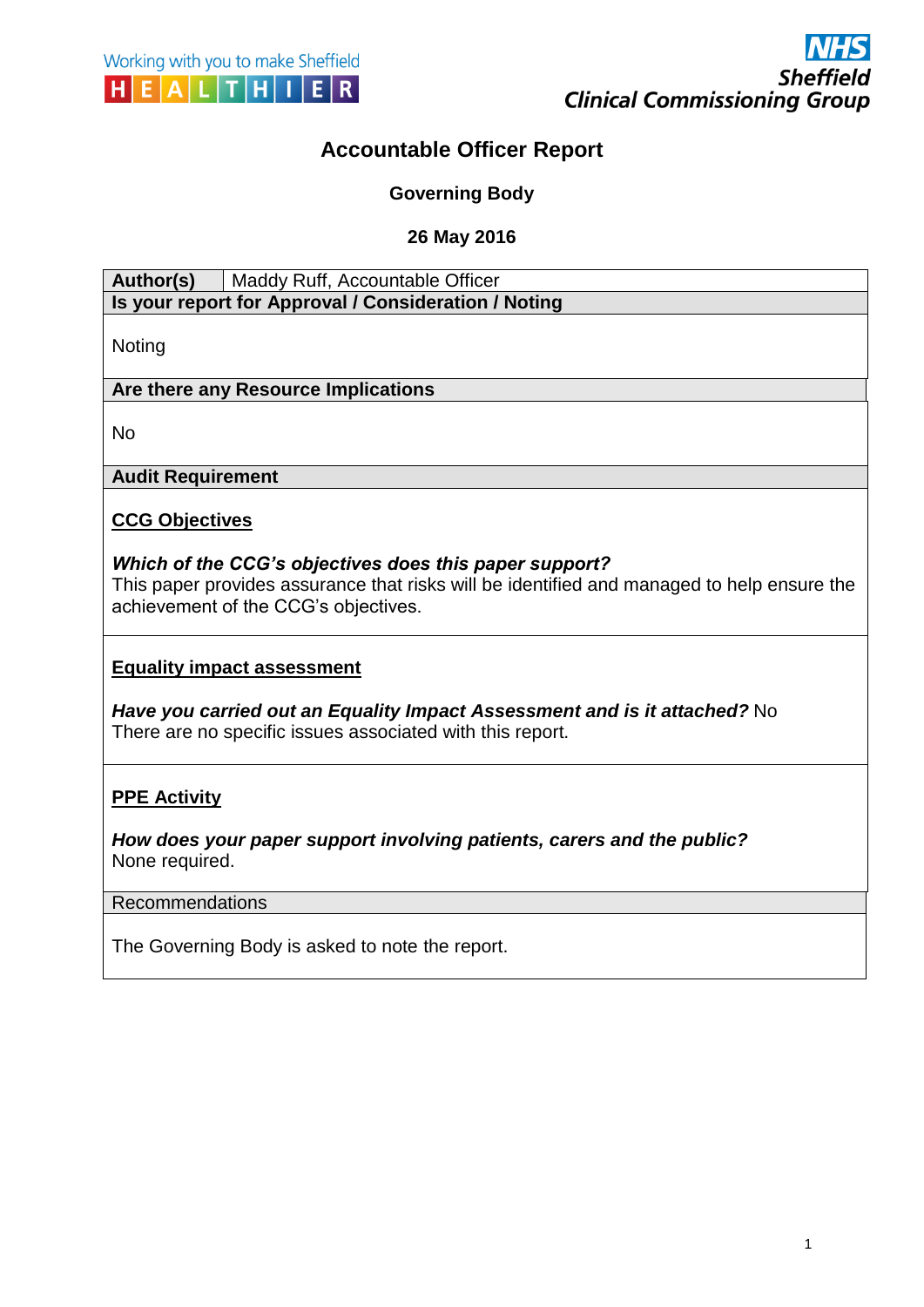

# **Accountable Officer's report**

## **Governing Body**

### **26 May 2016**

The commencement of the new financial year has been a busy period for the CCG's finance team and I am pleased to report that contracts have now been signed with Sheffield Children's NHS Foundation Trust, Sheffield Health and Social Care Trust and Yorkshire Ambulance Patient Transport Service. At the time of writing, contract negotiations with Sheffield Teaching Hospitals (NHS) Foundation Trust are yet to be finalised.

The CCG has received feedback from its annual Stakeholder survey where our major stakeholders are asked to give their views on the Clinical Commissioning Group. I have mixed feelings about the findings, which are similar to last year, with the majority of our stakeholders feeling satisfied that the CCG has engaged with them and listened to their views. The majority of stakeholders also agree that we have a good working relationship with them. I would still, however, like to see higher levels of satisfaction from our stakeholders. We are now reviewing the findings in more detail and work is ongoing to address the issues raised in the report, with a view to making further improvements to our stakeholder engagement.

Since the Governing Body last met, a series of in-depth meetings have taken place across South Yorkshire and Bassetlaw to further discuss the development of the Sustainability and Transformation Plan (STP) in readiness for final submission of the plan in June. The meetings have included representation from each of the CCGs and Trusts in the STP geographical area. The Chair, Director of Finance and Deputy Director for Transformation and I have attended on behalf of Sheffield CCG.

I have recently attended a Sheffield Vibrant Inquiry event. This event brought together 200 key leaders and influencers to co-create a visionary identity for the city and wider region and discussed 'How Sheffield can become the innovation and creativity capital of Europe'. There were representatives from academia, business, the public sector, arts and culture for an inspirational day of innovation, inquiry and transformation. Using Appreciative Inquiry methodology, the ideas will form the actions we commit to help the city drive forward.

At the time of writing I am also due to attend a Perfect Pathway Programme Board. The aim of this Programme in Sheffield and the Sheffield City Region is to produce evidence for the health and social care system about successful, innovative approaches to long term condition patient pathways.

Further to the schedule of practice visits that I have recently commenced, during the next six months I will be visiting 11 general practices in Sheffield. I will be discussing with them the current challenges facing primary care and how we, as a member organisation, support them and help address their issues.